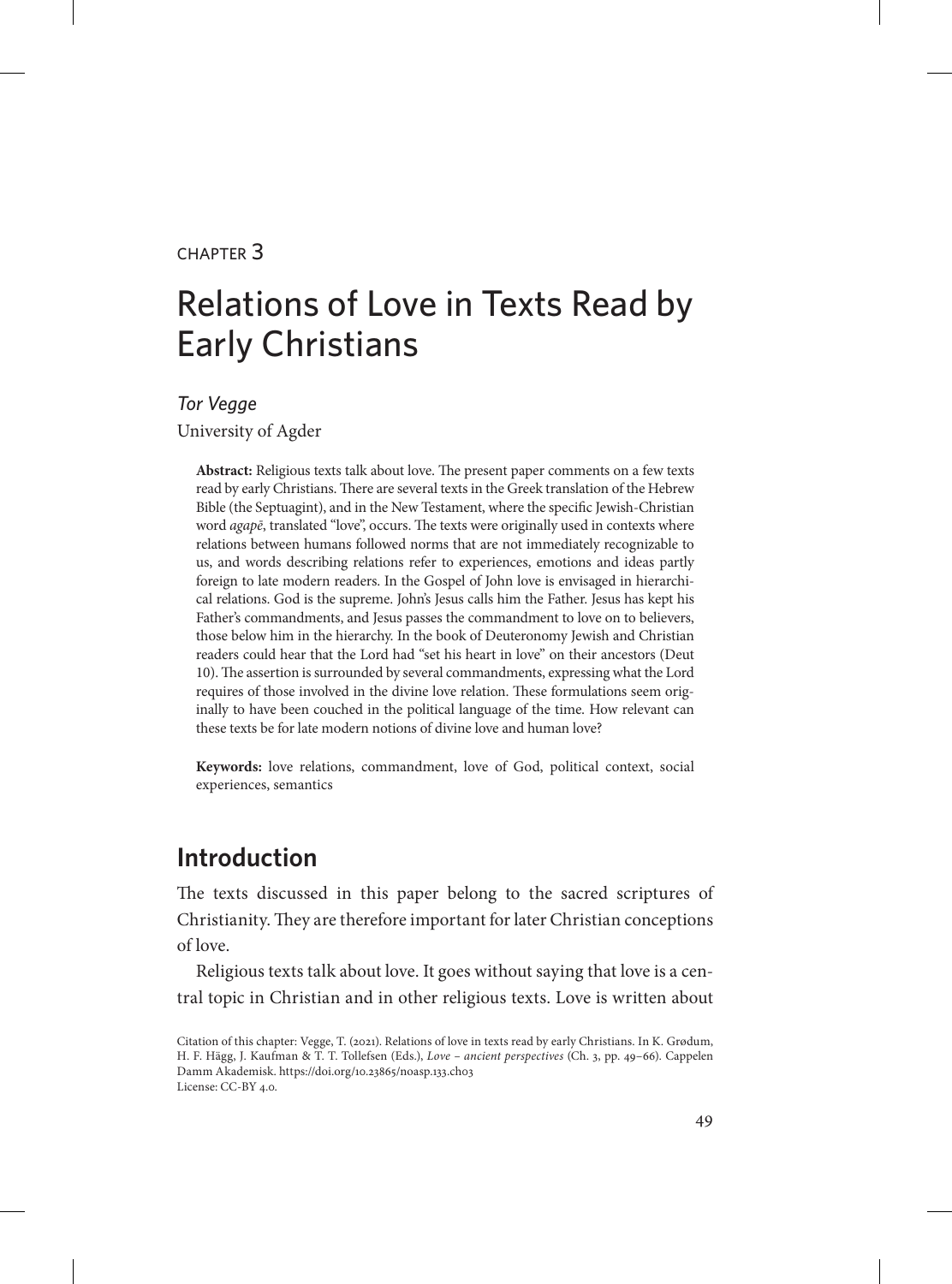endlessly in both philosophical treatises and popular songs. The present essay contains comments on a selection of passages from texts read by early Christians. My interest is in semantics – that is, notions and emotions potentially activated by linguistic signs. The essay singles out the interrelation between meaning and context, points to changes in communication contexts and discusses the implication of those changes for what the textual signs mean.

### **Perspectives**

The present essay discusses historical readings of texts, asking about the notions and emotions of early Christian readers. This brings out the contrasts with our late modern contexts. Concerning these contrasts, there are several important circumstances to consider, a couple of which will be mentioned here. Firstly, the Israelite, early Jewish and early Christian texts were written by men. These texts were authored by, and read with, an androcentric mindset that supposed men to be the stronger sex, to be superior in public affairs and in family businesses, to be better equipped than women to live virtuously, and to be more capable of controlling their desires than women, for women were considered rationally weaker and more easily driven by passions; moreover, this mindset presupposed that communication of literary texts normally took place among men. The specific character of that mindset is foreign to late modern reading contexts, but is highly relevant for the readings of texts about love. Secondly, the texts and the first sympathetic readings – even of the early Christian texts that later became canonical – cannot be supposed to represent authoritative or mainstream early Christianity. The authors were men hoping to impart their wisdom to others. An author like Paul from Tarsus never meant his writings to be sacred texts; they were meant to be part of an educational dialogue with fellow believers. Furthermore, a literary text like the Gospel of John writes itself into a literary tradition, through formulations, allusions, citations and references. The use and understanding of these texts required a certain measure of literacy on behalf of the users. Hence, if we search for an early Christian theology about love, these texts should be heard as voices partaking in an ancient interlocution about god-relations and ethos.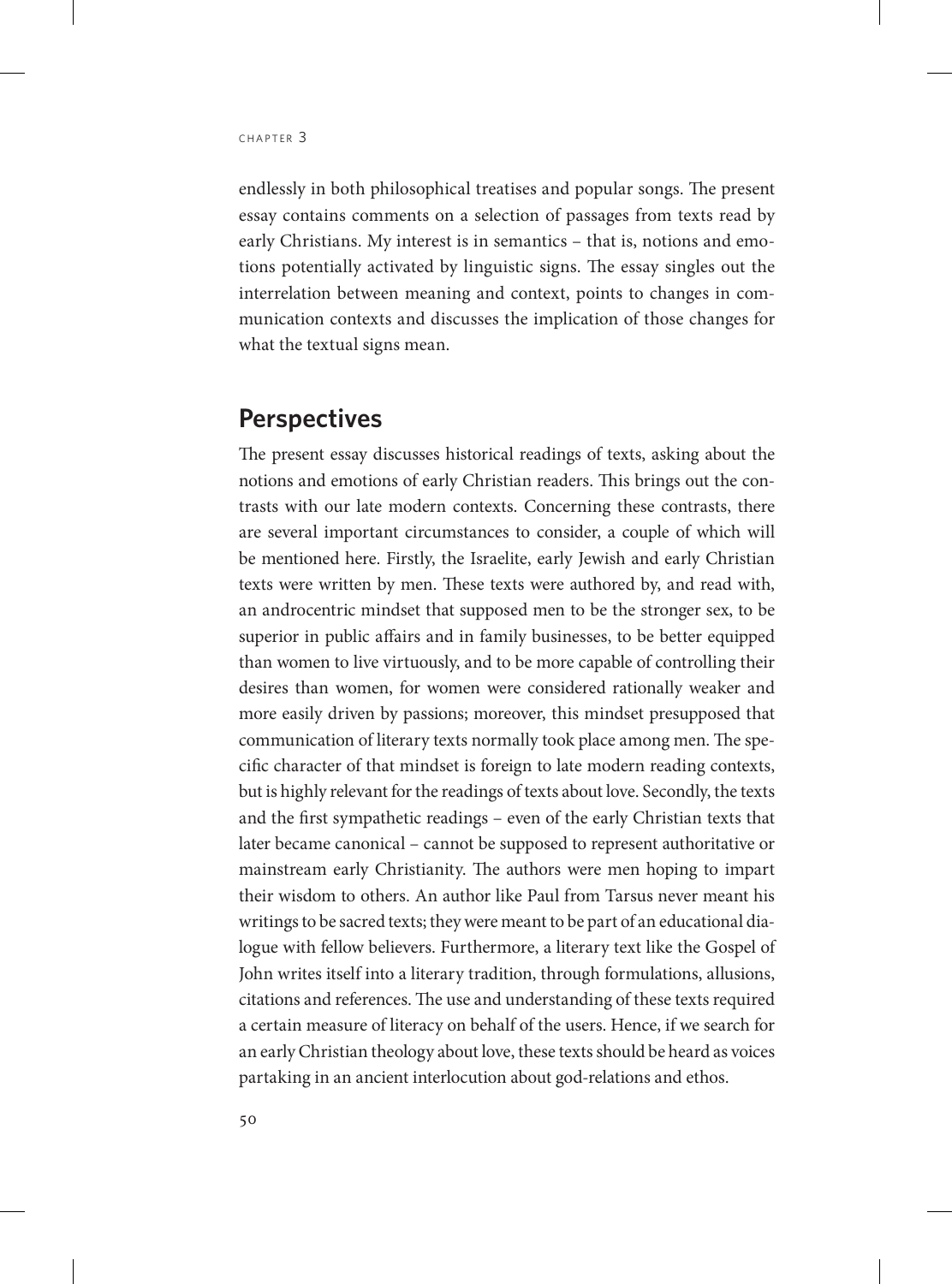It is a challenge to discuss the meaning of ancient texts about love and in that discussion to take full account of the presuppositions formed in the cultural tradition to which we belong. For my part I cannot claim to know thoroughly how love is dealt with in this tradition. To me it exists as fragments from an education, and in the general language of our culture, not least the Christian culture, which I am strongly influenced by. Love is perhaps the most striking positively-charged word in our culture. When we talk about it, we take care not to destroy it. We would like to amplify it, to spell out its positive values, maybe because we would not know how to live without love. Should such positive amplification seem absent from the present essay, it is the result of an attempt to focus on a critical reading of texts from another age. This can easily produce a somewhat narrowed perspective.

Trying to follow a path in the forest of many texts and interesting perspectives, this paper sees love as a term of *relation*. 1 When talking about loving one's neighbour, it is obvious that relations between humans constitute the "habitat" of this term. When we talk of relations in our religious studies disciplines, it is natural to link the term to areas and themes like social relations, social roles, power in relations, relations that knit groups together and give groups identity, and also to lack of relations, or negatively charged relations, which mark the boundaries between groups. It is also relevant to link relations to values. Morality is about relations and it seems obvious that love is a main principle in the morality reflected in the texts of the early Christians. In Judaism, Christianity and Islam, love is also relevant for the God–human relation. Therefore, love is also a theological term. Some of these issues will be touched upon in the following. And one further issue: talk about quality in relations refers, amongst other things, to the experiential or emotional dimension of interpersonal relations.

There are many texts in the Christian Bible that either contain a word for love or deal with topics that we relate to the concept of love. I shall comment on a small selection of texts which have become important in Christian tradition and which seem to refer to the kinds of relations mentioned

<sup>1</sup> For "love as relation", see the Bible theological study by Feldmeier and Spieckermann, 2011, pp. 99–102, for an emphasis on relations, where love is an aspect.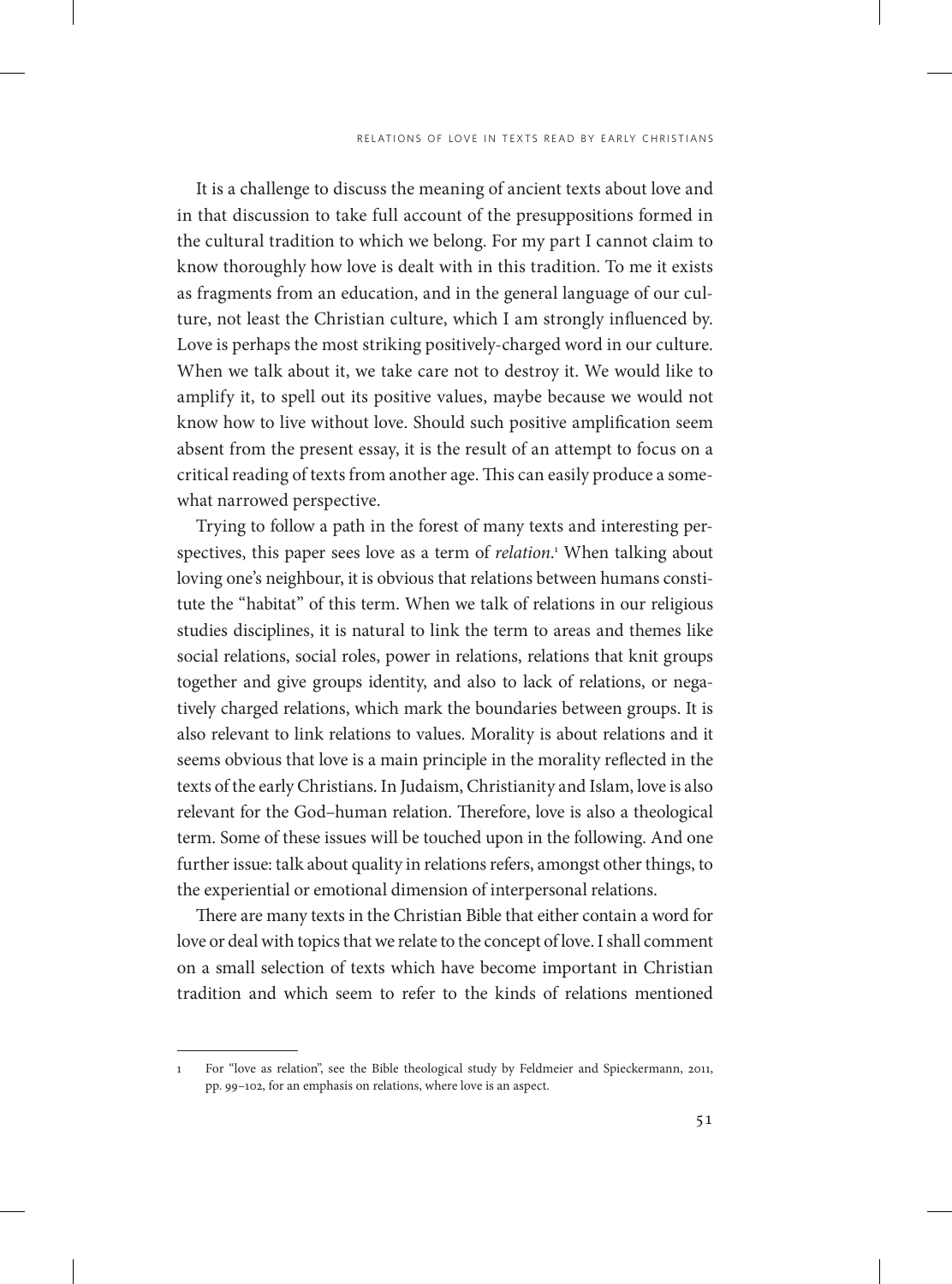above. We start with a text in the Gospel of John, where both the God– human relation and the human–human relation are qualified by love.

### A Command to Love in the Gospel of John

Jesus said, […] 34 I give you a new commandment, that you love (*agapaō*) one another. Just as I have loved (*agapaō*) you, you also should love (*agapaō*) one another. 35 By this everyone will know that you are my disciples, if you have love (*agapē*) for one another.<sup>2</sup> (John 13)

In this saying, two relations are paralleled in terms of the quality love. Firstly, however, some comments on the words used. The words translated "love" here are the Greek verb *agapaō* and the noun *agapē*. Many Christians know, and those who have studied Christian religion have learned, that *agapē* is the prominent word for Christian love. This is elaborated on in other essays in the present volume.<sup>3</sup> In classical Greek and in Koiné Greek, *agapē* was a rare word. It had a rather limited use and was not the common Greek word for notions we would translate with "love". *Eros* and *philia* were the most frequently used Greek words for "love". *Agapaō* could mean "to be satisfied with something" (Stauffer, 1964, p. 36), to "greet with affection", to "be fond of".4 The word *eros* is not found in The New Testament, while *philia* is found once ("friendship [*philia*] with the world", James 4:4). The verb *phileō* occurs just over 20 times. It may mean "like" ("they love [*phileō*] to have the place of honour at banquets and the best seats in the synagogues", Matt 23:6), or "kiss" ("the one I will kiss [*phileō*] is the man", Mark 14:44), but is also used in contexts similar to those where *agapē* is used: "Whoever loves (*phileō*) father or mother more than me …" (Matt 10:37); "The Father loves (*phileō*) the Son …" (John 5:20); "for the Father himself loves (*phileō*) you, because you have loved (*phileō*) me and have believed that I came from God" (John 16:27). In the scene recounted near the end of the gospel, two words occur in a striking

<sup>2</sup> The translations of the texts from the Bible are taken from The New Revised Standard Version of the Bible (NRSV), 1989.

<sup>3</sup> See esp. the essay by Torstein T. Tollefsen in the present publication.

<sup>4</sup> Liddel & Scott, 1940 (*A Greek-English Lexicon*).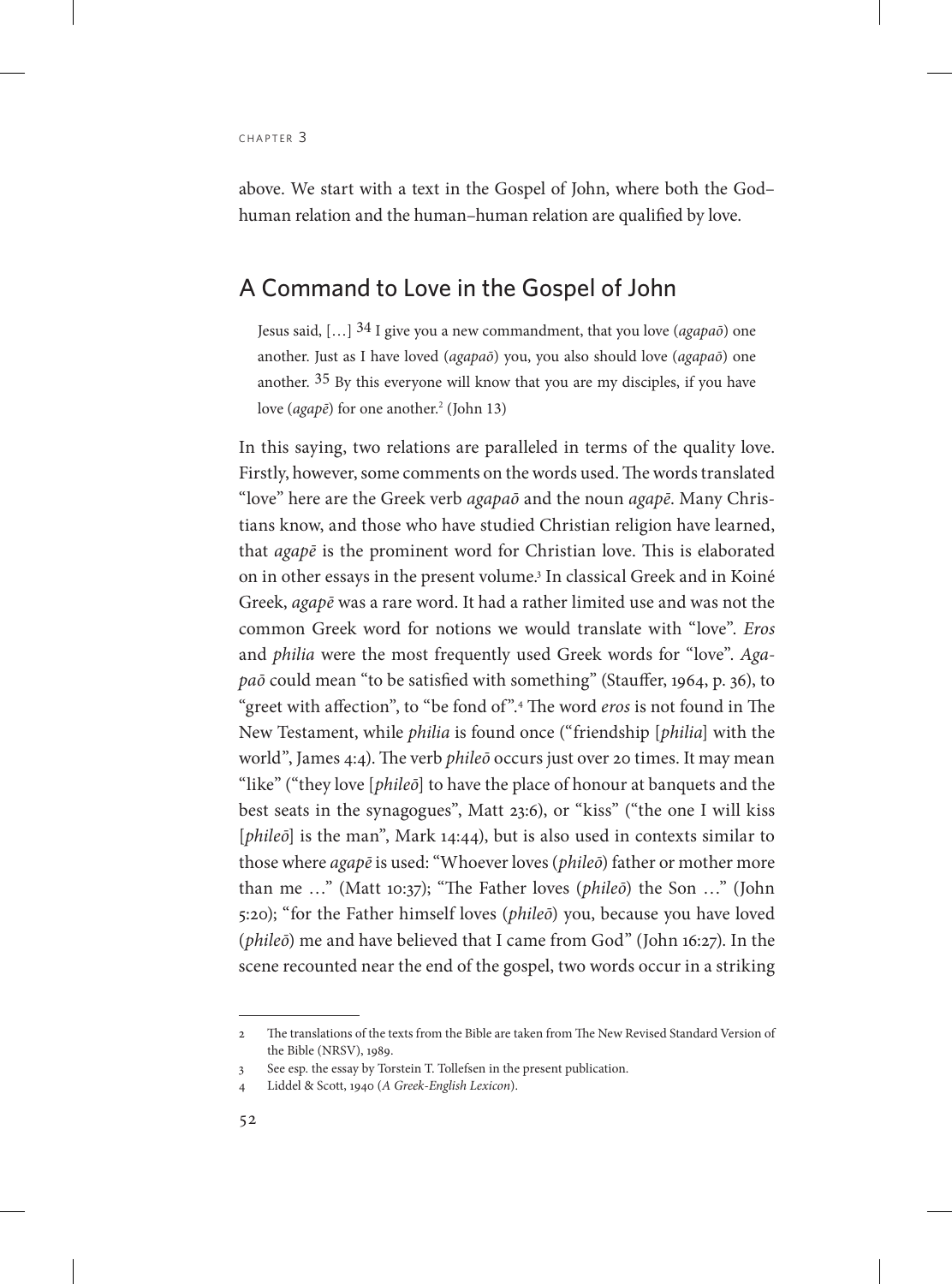combination: "Jesus said to Simon Peter, 'Simon son of John, do you love (*agapaō*) me more than these?' He said to him, 'Yes, Lord; you know that I love (*phileō*) you'. […] He said to him the third time, 'Simon son of John, do you love (*phileō*) me?'" (John 21:15–17).

In the New Testament, *agapaō*/*agapē* is the most frequent word for love. "Words from the *agapē* family occur 341 times and are found in every book of the NT".<sup>5</sup> I am not suggesting, though, that "love" is thereby conceptualised in an entirely new way, differing clearly from philosophical or other literary notions of love in Greek literature. In the use of *agapē* the NT writers were dependent on the *Septuagint* (LXX), a collection of Greek translations of Hebrew writings. In the 3<sup>rd</sup> century BC some Jewish scholars initiated a translation of the important Hebrew scriptures into Greek, first of all the Torah, later the Psalms and the Prophets. Probably some time after the birth of Christ, most of the writings we know as "books" in the Hebrew Bible or the Old Testament were translated. In these translations the Greek word *agapē* became the most prominent word for rendering Hebrew words for love. Thus, the Greek words *agapaō*/*agapē* entered new contexts and took on new meanings – that is, they experienced new usages. The words obviously then came to refer to notions that in other Greek literature are expressed by *philia* and *erōs*.

We turn to John 13 again. In John 13 the authorial voice renders a commandment. In the literary world of the gospel, it is spoken by the Son of God, and the readers perceive this as a divine commandment.6 The ideal reader already believes that the speaker, who gives the new commandment, is the Lord – the dead and then risen and exalted Lord Jesus, "the glorified son of man" (13:31). To give a command presupposes a relation: "I have loved you" – a relation between the Lord Jesus and the believing reader (represented by the listening disciples in the text). This relation is

<sup>5</sup> Klassen, 1992. Further Klassen writes: "Acts has only one occurrence of the adjective *agapētos,* but in Luke's Gospel both noun and verb appear. The *agapē* family is most frequent in some of the shortest books, e.g., 1 John (52x) and Ephesians (22x). It appears in the Pauline writings 96 times (excluding Ephesians and the Pastoral Epistles)".

<sup>6</sup> Rudolf Bultmann, 1968, p. 402f. links this saying to the preceding text that recounts that the disciples are left alone because Jesus is going to a place that is off-limits to the disciples. How can the disciples retain the relation to Jesus in this situation of loneliness? This question receives its first answer in the new commandment, v. 34.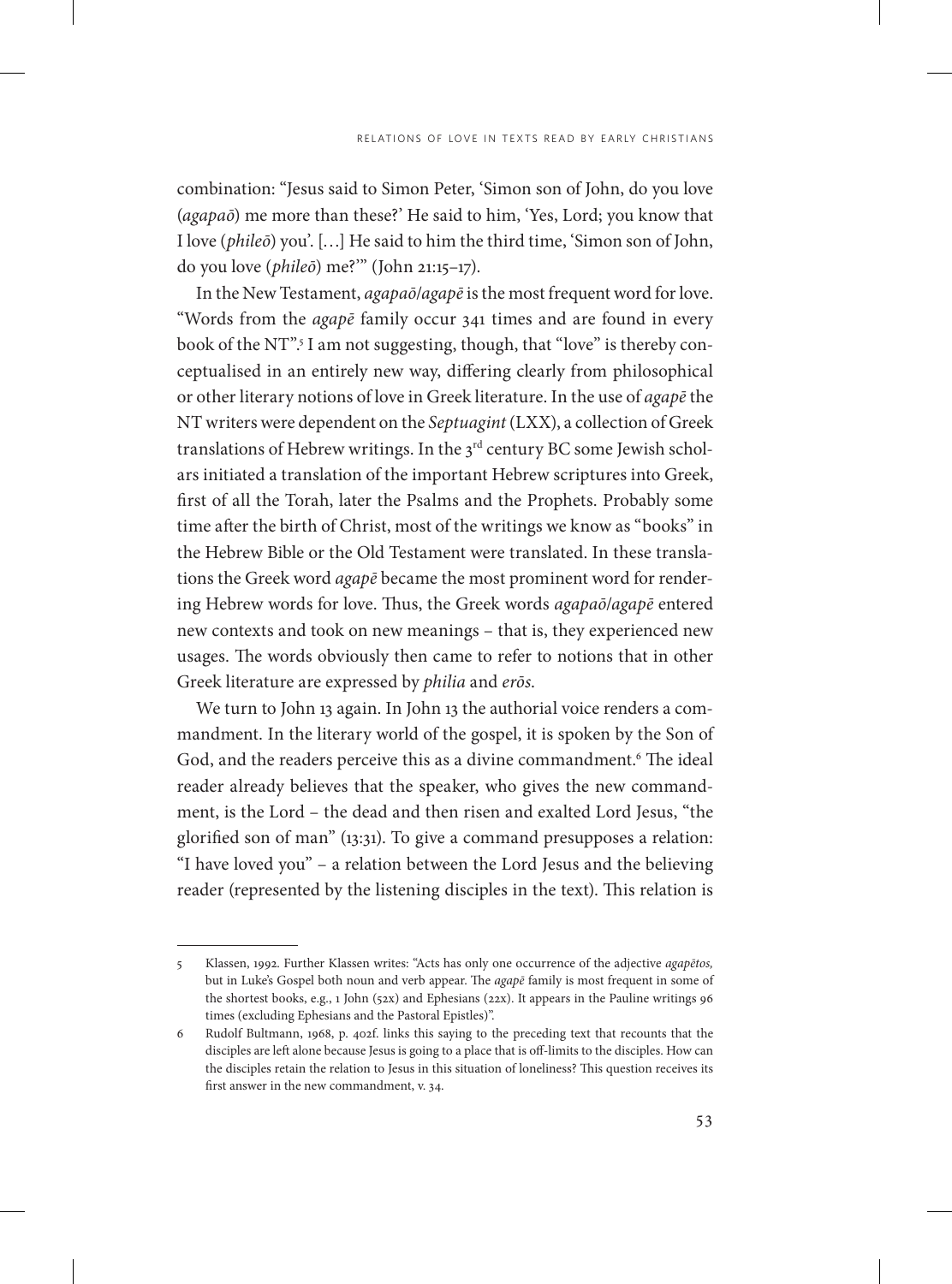linked directly to the other relation, the relation between believers: "that you love one another". The first relation is a model (paradigm) for the second.

John 13 talks about love between believers. One question concerns the motivation for the commandment for mutual love, and another what the commandment means in terms of mindsets and notions. Motivation is complex, and we might understand something of the motivation communicated in the text if we ask for notions that could have been linked with the sayings. In the present text the link is established through "in the same way as" (Greek *kathōs*): "In the same way as (*kathōs*) I have loved you, you also should love one another" (13:34). The Lord's love for the addressees is the example, the pattern to follow.7 In other paragraphs the Gospel of John elaborates on the way Jesus has loved the disciples, the believers – for example, later in the text, where the words of the commandment and the relations are developed.8 In chapter 15 the Lord teaches:

I am the true vine, and my Father is the vinegrower […]. 4 Abide in me as I abide in you. Just as the branch cannot bear fruit by itself unless it abides in the vine, neither can you unless you abide in me. 5 I am the vine, you are the branches. […] 9 As the Father has loved (*agapaō*) me, so I have loved (*agapaō*) you; abide in my love (*agapē*). 10 If you keep my commandments, you will abide in my love (*agapē*), just as I have kept my Father's commandments and abide in his love (*agapē*). 11 I have said these things to you so that my joy may be in you, and that your joy may be complete.  $12$  This is my commandment, that you love (*agapaō*) one another as I have loved (*agapaō*) you. 13 No one has greater love (*agapē*) than this, to lay down one's life for one's friends (*filos*). 14 You are my friends if you do what I command you. 15 I do not call you servants (*doulos*)

<sup>7</sup> Charles K. Barrett, 1976, p. 377 comments that "the immediate reference is to the feet-washing (cf. vv 14f.); but since this in its turn points to the death of Christ this last must be regarded as the ultimate standard of the love of Christians (cf. 15:13)". Rudolf Bultmann interprets the commandment in view of the liberating belief that is open to the future, building on the love of the revealer where it is not primarily the how-to-love that is to be learned, but rather that the love of the revealer is the reason for the mutual love between the believers (Bultmann, 1968, p. 403).

<sup>8</sup> Bultmann writes that the discourse 15:1–17 comments on 13:34f., where the motivation for the commandment to love was mentioned only briefly in the *kathōs ēgapēsa hymas*. This is now argued more profoundly. Insofar as the commandment to love is developed as the essential content of the loyal faith, it is made clear that faith and love constitute a unity (Bultmann, 1968, p. 406). A similar point is made by Feldmeier & Spieckermann, 2011, p. 440.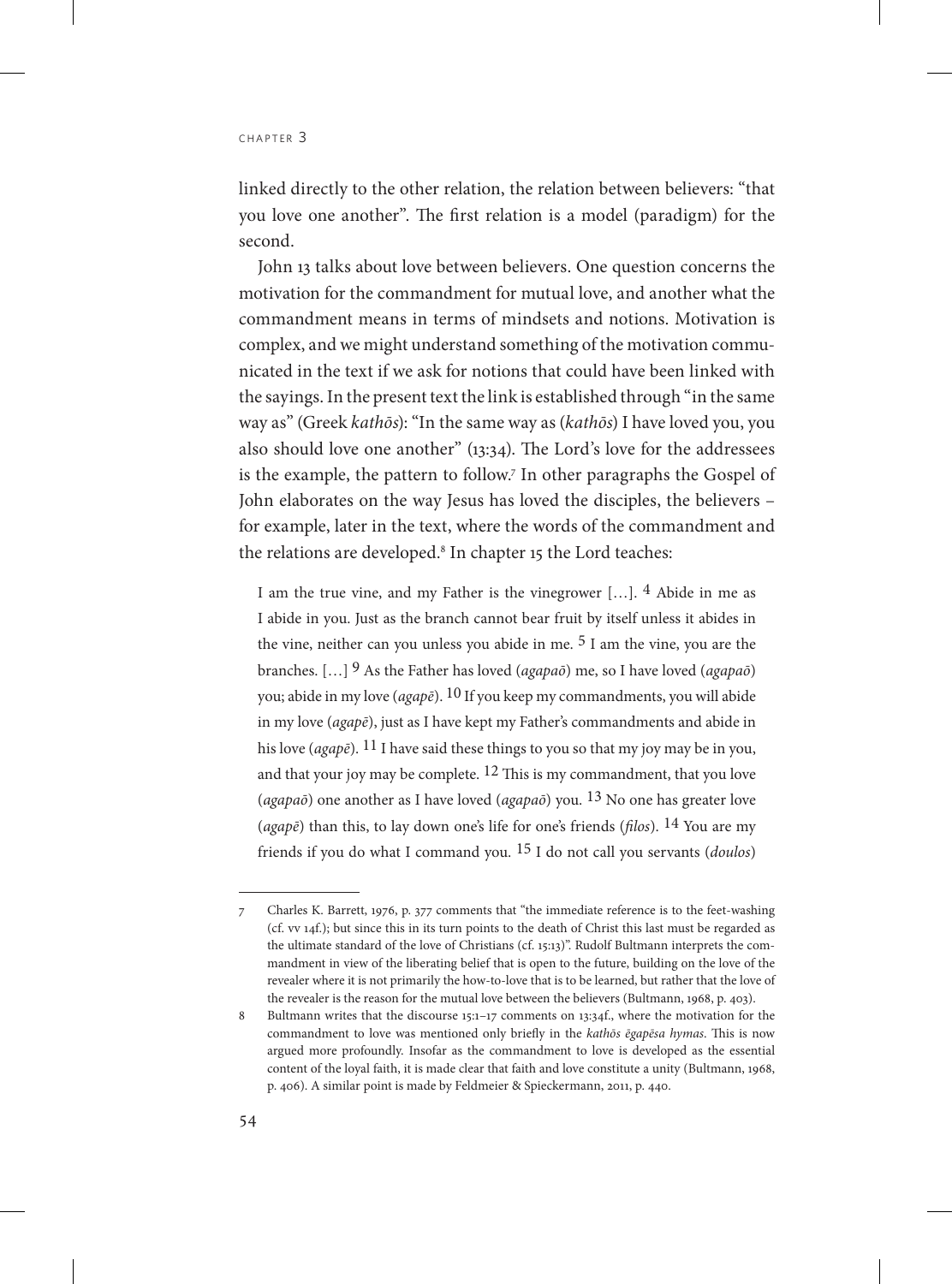any longer, because the servant (*doulos*) does not know what the master (*kyrios*) is doing; but I have called you friends (*filos*), because I have made known to you everything that I have heard from my Father. 16You did not choose me but I chose you. And I appointed you to go and bear fruit, fruit that will last, so that the Father will give you whatever you ask him in my name. 17 I am giving you these commands so that you may love (*agapaō*) one another.

The highest expression of the love spoken of here is a person who puts his life at the disposal of his friends. This probably refers to the knowledge of the author and the readers that the speaker of those words was in fact crucified. It indicates that the passion of Jesus Christ, his cross and crucifixion, serves as an example for the believers in their relations to their fellow believers. This is commented on in The First Letter of John:

11 For this is the message you have heard from the beginning, that we should love (*agapaō*) one another […] 16 We know love (*agapē*) by this, that he laid down his life for us – and we ought to lay down our lives for one another. 17 How does God's love (*agapē*) abide in anyone who has the world's goods and sees a brother or sister in need and yet refuses help? 18 Little children, let us love (*agapaō*), not in word or speech, but in truth and action. (1 John 3:11–18)

The model is found in Jesus Christ giving his life, and the letter points to how it should be practised.9 The motif of the passion of Christ is also used by Paul when he talks about his own sufferings (2 Cor 4:7–15).

John 15 starts with metaphorical speech of the vine and the branches, metaphors that are then applied to the readers/listeners. The branches' belonging on the vine means in plain words to "keep my commandments". In many New Testament texts we find the word "commandment" in the context of love10 (e.g. Matt 22:36–40; John 13:34; 14:15; 14:21; 15:9–17; Rom 13:9; 1 John 2:7–11; 3:22–24; 4:21; 5:2–3; 2 John 4–6). It occurs

<sup>9</sup> Both Bultmann and Barrett read the commandment to love in the Gospel as not primarily concerned with morals: according to Bultmann, it is not the case that Jesus, when he is about to leave, establishes an ethical principle as replacement for his presence, a principle generally relevant for human life. In that case the problem of parting, the problem concerning the relation to the vanished revelator, would not be resolved. The relation would be dissolved. The revelator would not be needed anymore (Bultmann, 1968, p. 403). Barrett: "the love of the disciples for one another is not merely edifying, it reveals the Father and the Son" (Barrett, 1976, p. 377).

<sup>10</sup> See Barrett, 1976, p. 377.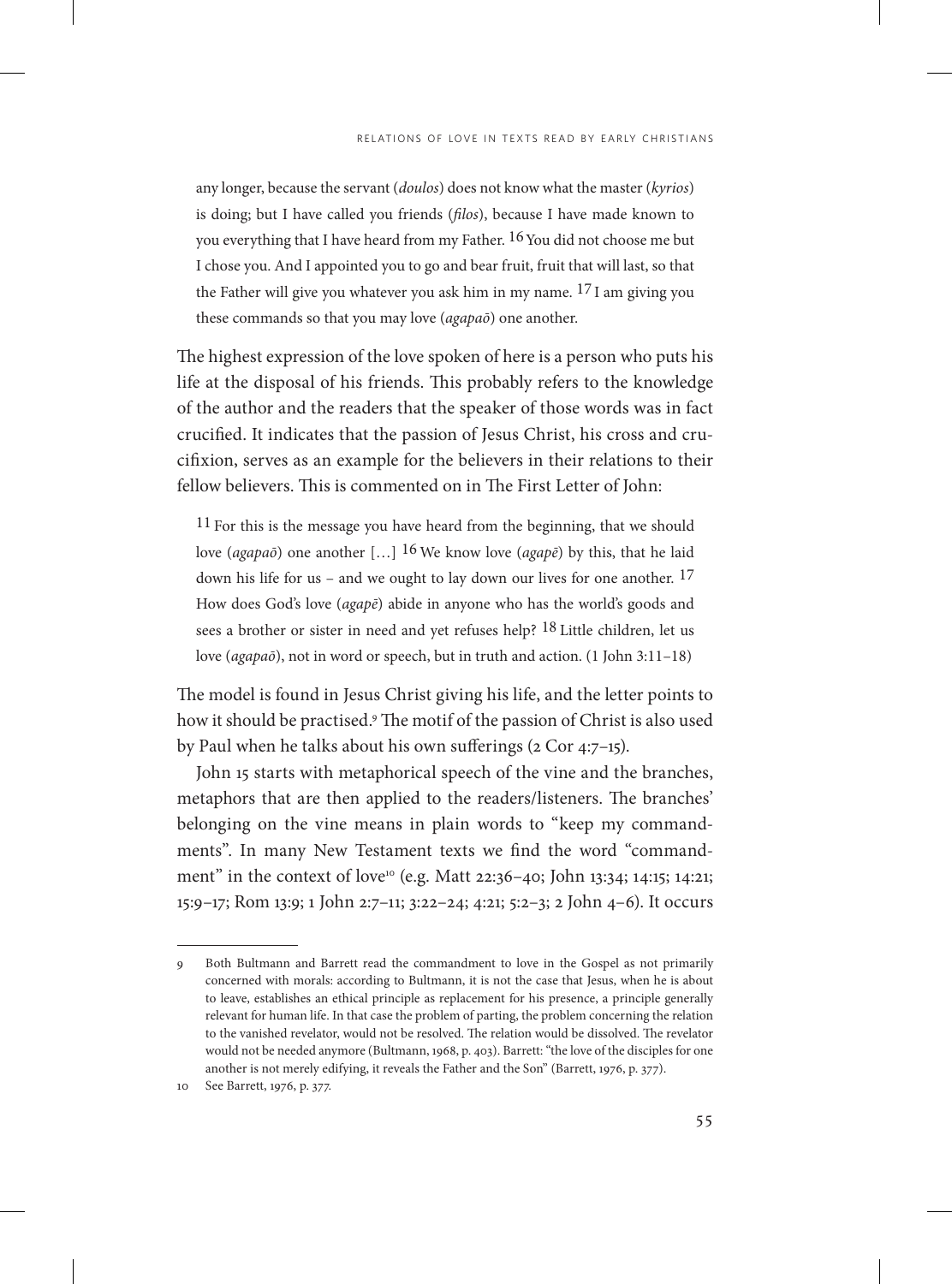throughout and is dominant in the text from John 15. We will return to this conjunction of love and commandment below.

Before we leave the Gospel of John, I would like to add a comment on the language of friendship in John 15. The sentences cited above talk about friendship, but not in terms of equality; it is friendship in terms of sharing knowledge. The disciples, these friends of Christ, are given knowledge of a kind that servants or slaves normally do not get.11 We could suggest a semantics referring to slaves obeying orders without knowing their master's plan, without knowing the reason or purpose. In this context, the addressees should know the reason and the purpose of loving one another. The reader should see the bigger picture within which loving the fellow believer makes sense. But this is still not friendship in terms of equality. The relations envisaged here are hierarchical. God is the highest level. John's Jesus calls him the Father. Jesus said: "I have kept my Father's commandments and abide in his love" (v. 10), and Jesus gives his commandments to the believers, the ones below him in the hierarchy.

There is one set of relations encompassed by the word "love" which we might see as egalitarian – among the believers who are being exhorted to love one another. They may be thought of as equal. But the focus is not on equality. The bigger picture is a hierarchy, where God, the Father, is on the top, the Son is below him and the Son again gives his commandments to the groups of adherents, to his group of followers:

16You did not choose me but I chose you. And I appointed you to go and bear fruit, fruit that will last, so that the Father will give you whatever you ask him in my name. 17I am giving you these commands so that you may love one another. (John 15:6–17)

A key statement, both with regard to passages already commented on and to passages to be commented on below, is "You did not choose me but I chose you". In the texts we have read so far God is the active part in

<sup>11</sup> According to Bultmann, the difference emphasised here between the friend and servant is the friend's freedom. The freedom is given to the believer through God's revelation (Bultmann, 1968, p. 334), a freedom that includes knowledge of the truth and everything Jesus has heard from his Father (418). Bultmann comments that the friendship is a mutual relationship, but that there is no equality in it (419).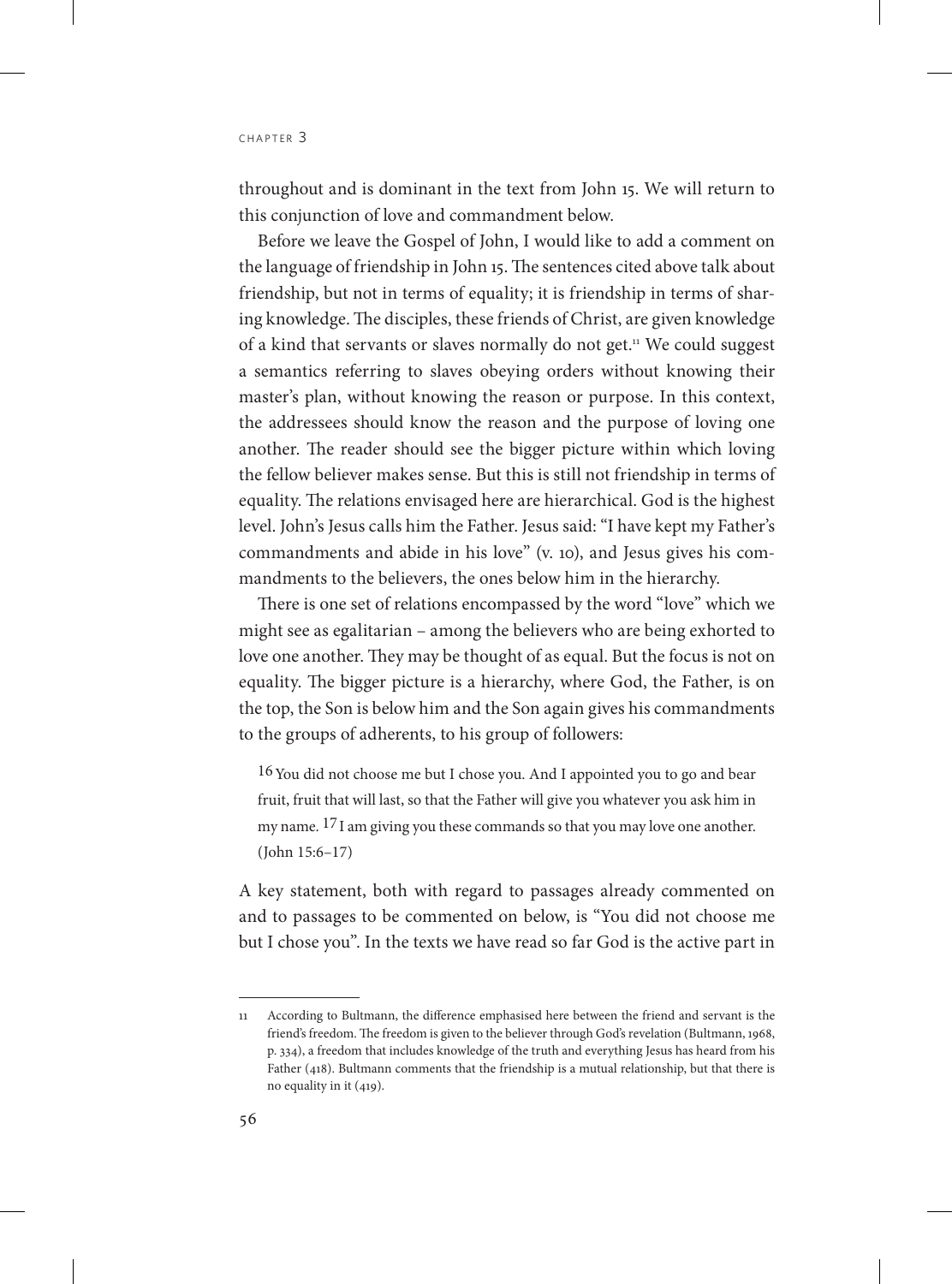the relation between God and the humans. God loves humans. God's love for humans is the motivation, and the model for the mutual love between humans (the believers).

Other texts reflect the same pattern. In his Letter to the Galatians Paul writes:

13 For you were called to freedom, brothers and sisters;<sup>12</sup> only do not use your freedom as an opportunity for self-indulgence, but through love become slaves to one another. 14 For the whole law is summed up in a single commandment, "You shall love your neighbour as yourself ". (Gal 5:13–14)

The phrase "You shall love your neighbour as yourself" is probably a citation from Leviticus 19:18, which seems to be the point of reference for loving one's neighbour in early Christianity. This is also the phrase cited in the so-called "double law of love" in the synoptic Gospels (e.g., Mark 12:30–31). And in 1 John 4:19 we read: "We love because he first loved us". A successor of Paul writes in the Letter to the Ephesians: "Therefore be imitators of God, as beloved [*agapēta*] children, and live in love, as Christ loved us and gave himself up for us, a fragrant offering and sacrifice to God" (Eph 5:1–2). These are texts talking about love relations similarly to the texts in the Gospel of John.

The semantics of utterances expressing the two relations (God–humans, and humans–humans) may inform one another in ways beyond those suggested in the present essay. In theological reasoning the God relation has priority. This relation is the frame within which the idea of love between humans is developed. Widening the perspective, it is interesting to ask in which forms and in which contexts the one relation can motivate the other. Through reasoning, through experiences, and/or through admonition? These issues can follow us when we look at a couple of other texts.

# **Relations of Love in Deuteronomy**

We turn to texts in Deuteronomy. Deuteronomy, with the other books of Moses, the Psalms and the book of Isaiah, were books esteemed by the

<sup>12</sup> The Greek term translated "brothers and sisters" is *adelfoi*.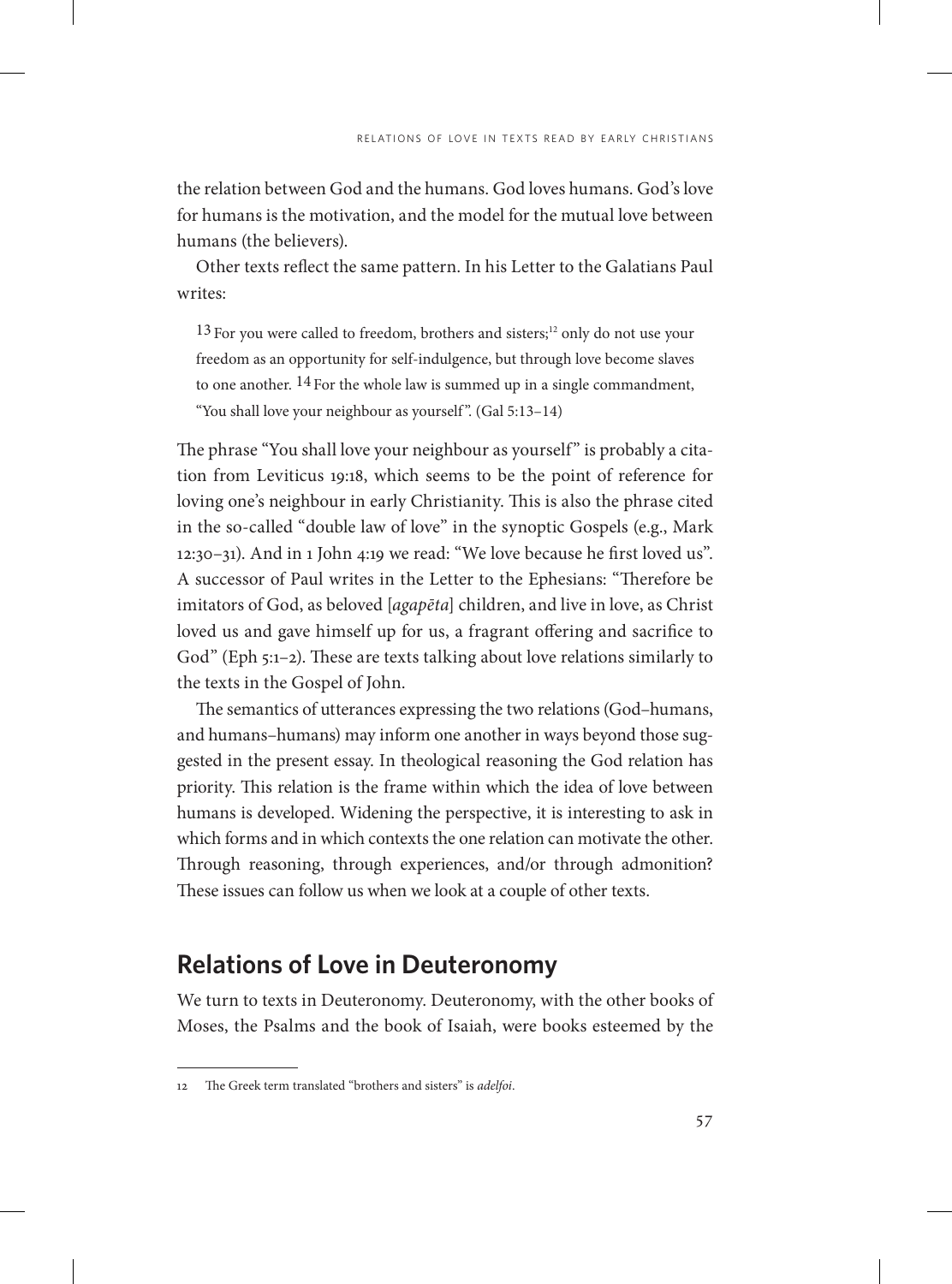first Christians as classic and authoritative, and were possibly for a long time generally more important literary texts than early Christian writings such as the Gospel of John. In Deuteronomy we find texts speaking of similar relations to those we have seen so far, and also texts which link the God relation to relations between humans. We read:

14Although heaven and the heaven of heavens belong to the Lord your God, the earth with all that is in it, 15 yet the Lord set his heart in love [LXX: *agapaō*] on your ancestors alone and chose you, their descendants after them, out of all the peoples, as it is today. (Deut 10:14–15)

Taking a reader's approach, you could figure yourself as the addressee of this text. So, the Lord has chosen to love you. And the expression could activate experiential connotations in a zone we late modern readers might perceive as romantic love: a boy has noticed one girl, the most beautiful girl in the world. There seems to be only one girl in the world. One day you realise that the most amazing thing has happened. She has chosen you out of all other boys in your neighbourhood, in your town, all other boys in the world, no matter how handsome, intelligent or witty they might be; she has chosen you and you are the happiest person in the world. Your overwhelming feelings and your gratitude flow over, you become friendly and generous. From the text:

<sup>15</sup> yet the Lord set his heart in love on your ancestors alone and chose you [...], out of all the peoples  $\left[\ldots\right]$  19 You shall also love the stranger, for you were strangers in the land of Egypt. (Deut 10)

Let us now involve the literary context: sentences that make the picture more complex, sentences reflecting a development you perhaps would experience in your relation to this girl. She is still the greatest girl in the world, but she shows herself to be demanding; she is controlling; she shows herself to be a jealous lover. So, what does she require of you?

12 So now, O Israel, what does the Lord your God require of you? Only to fear the Lord your God, to walk in all his ways, to love him, to serve the Lord your God with all your heart and with all your soul,  $13$  and to keep the commandments of the Lord your God and his decrees that I am commanding you today, for your own well-being. 14 Although heaven and the heaven of heavens belong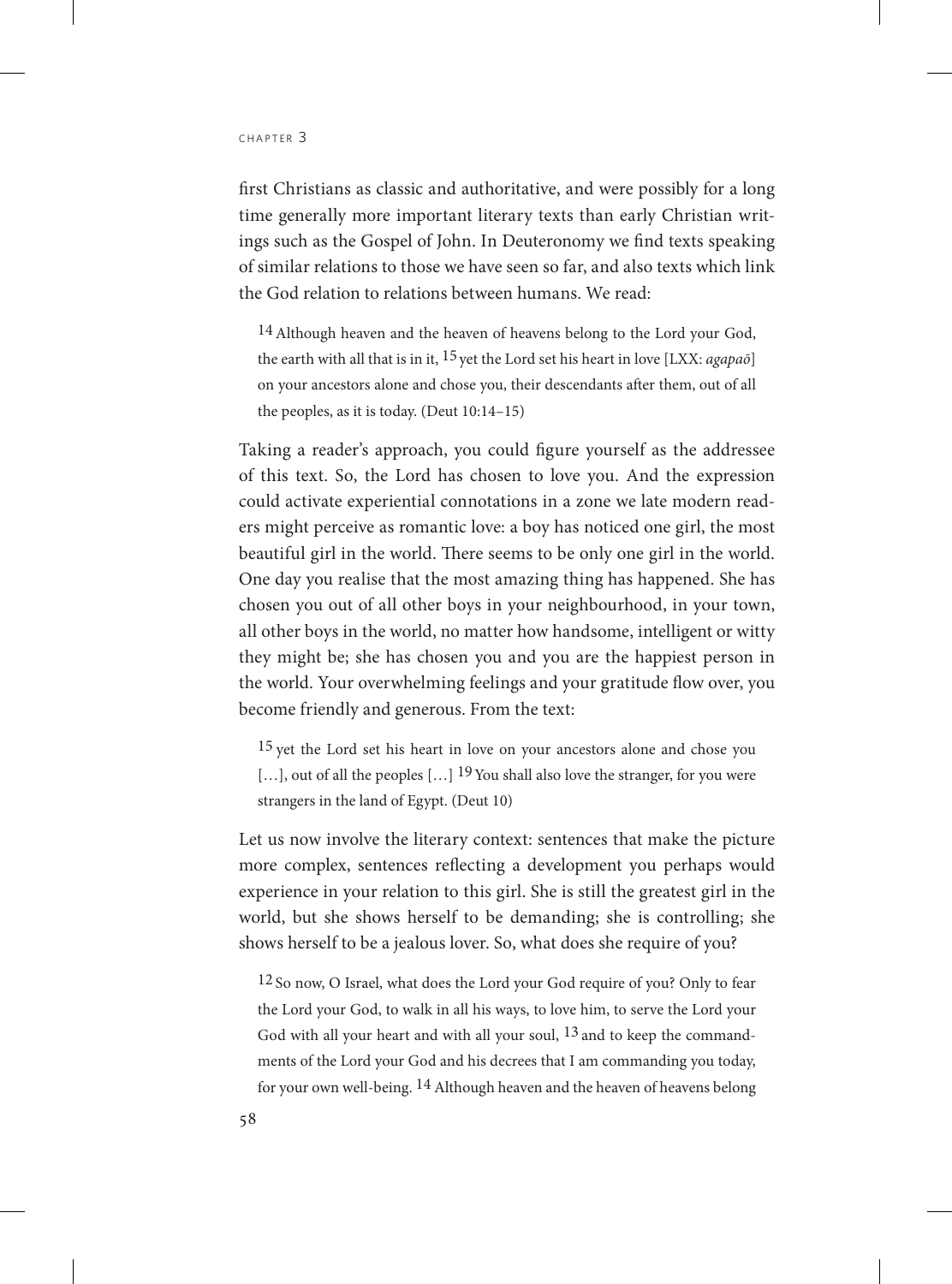to the Lord your God, the earth with all that is in it,  $15$  yet the Lord set his heart in love on your ancestors alone and chose you, their descendants after them, out of all the peoples, as it is today. 16Circumcise, then, the foreskin of your heart, and do not be stubborn any longer. 17 For the Lord your God is God of gods and Lord of lords, the great God, mighty and awesome, who is not partial and takes no bribe, <sup>18</sup> who executes justice for the orphan and the widow, and who loves the strangers, providing them food and clothing. 19You shall also love the stranger, for you were strangers in the land of Egypt.  $20$  You shall fear the Lord your God; him alone you shall worship; to him you shall hold fast, and by his name you shall swear.  $21$  He is your praise; he is your God, who has done for you these great and awesome things that your own eyes have seen. (Deut 10)

Verse 12 answers our question with a list of clear demands beginning "Only to …". So, are the demands easy to fulfil then? The line-up of requirements does not at all seem easy. With reference to the passages in John we notice the word "commandments" again. The assurance of God's love is followed up by a request: "Circumcise, then, the foreskin of your heart, and do not be stubborn any longer" (v. 16). We also notice the words about fear and worship (v. 20).

In the context of the present essay it seems at least important to notice the two relations linked together here: God's love for humans and the love of human for human. Concerning the character of the second relation, the text does not envisage only love for your brothers and sisters, the children of Israel; for it says: "you shall also love the stranger" (v. 19). This, the love of strangers, has two motivations in the text. Firstly, the God who loves you, also loves the strangers. Here, as in John, God's love is an example for the love between humans. The text explicates the pattern to be followed: God "is not partial and takes no bribe, who executes justice for the orphan and the widow, and who loves the strangers, providing them food and clothing" (Deut 10:17-18).

The second motivation invites the readers to identify with their forefathers experiences: "You shall also love the stranger, for you were strangers in the land of Egypt" (v. 19). A similar reasoning is found in Leviticus 19: "The alien who resides with you shall be to you as the citizen among you; you shall love the alien as yourself, for you were aliens in the land of Egypt: I am the LORD your God" (Lev 19:34).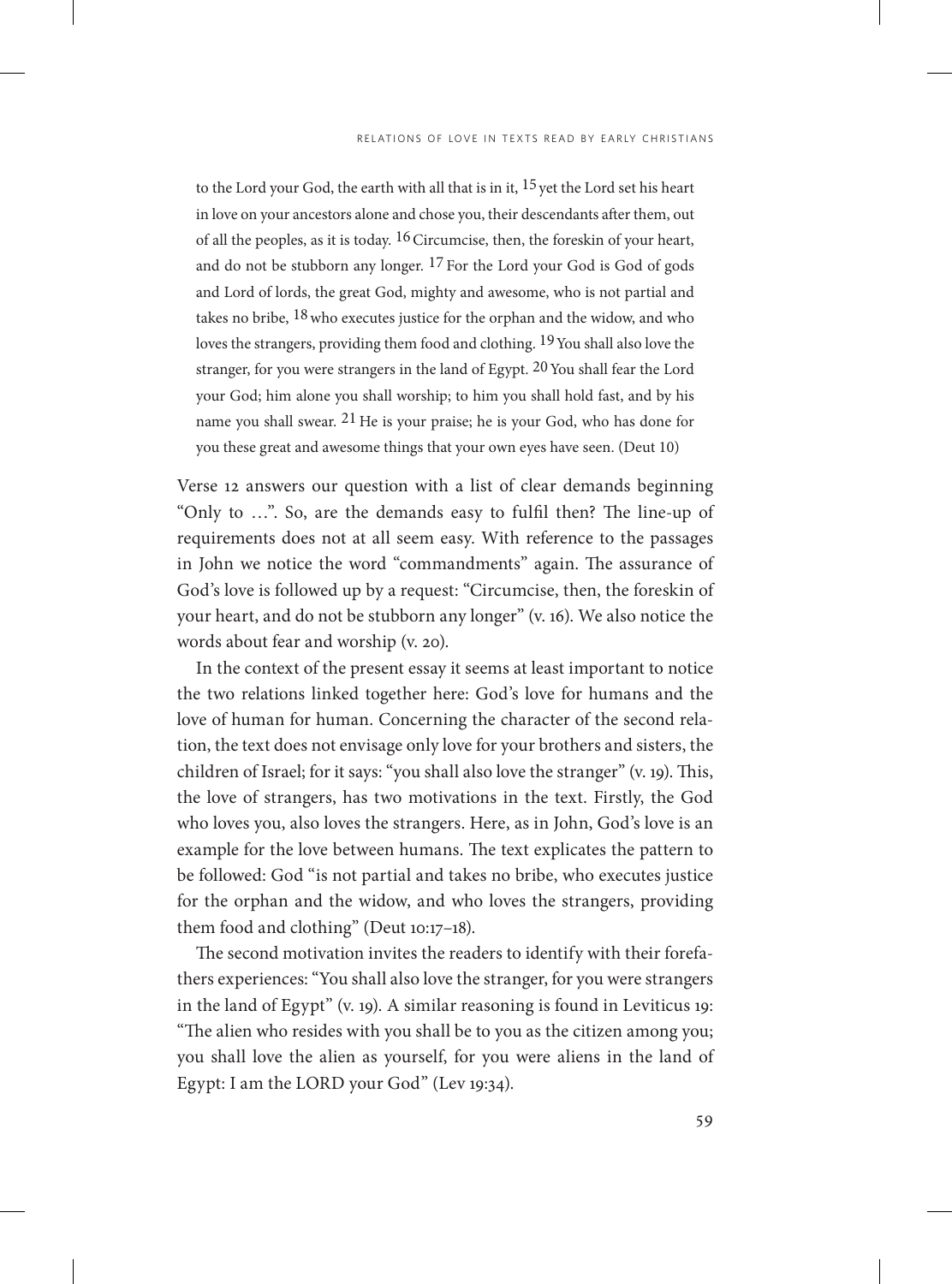The texts read so far have referred to God as the active loving part in the God–human relation. To ask for the alternate direction – human love for God – leads us to another interesting, and well-known, text.

### **"Love the Lord your God with all your heart"**

In a reading of Deuteronomy, people listening to the passages on how the Lord chose to love them (ch. 10) have already heard the passages in Deut 6. This central Jewish text was presumably well known in early Judaism and among those who became Christians. This text also talks about commandments that are to be observed "so that it may go well with you, and so that you may multiply greatly in a land flowing with milk and honey" (6:3). At least according to later readings, the subsequent announcement is the central part of the passage: "Hear, O Israel: The Lord is our God, the Lord alone" (6:4), followed by the commandment to "love the Lord your God with all your heart" (6:5). In Deut 6 there is no mention of loving the stranger and also no talk of love in inter-human relations. The focus is the human–God relation and the text even combines love and heart, which creates a resonance with a modern romantic way of talking about love.

The text further suggests traits in the Lord's character as lover. The Lord your God is a jealous lover. The Lord is watching you to see that you love only him and no one else, and not only outwards, but in your heart – that is, in your will: "with all your heart, and with all your soul, and with all your might" (v. 5). You shall keep his words in your heart – that is, you shall

recite them to your children and talk about them when you are at home and when you are away, when you lie down and when you rise.  $8$  Bind them as a sign on your hand, fix them as an emblem on your forehead, <sup>9</sup> and write them on the doorposts of your house and on your gates. (Deut 6:7–9)

The words of the person you are supposed to love, your king, your master or superior, shall be in your consciousness day and night,<sup>13</sup> at home and away, you shall recite them, talk about them, they shall be your identity,

<sup>13</sup> Reinhard Feldmeier and Hermann Spieckermann interpret the notion of God's jealousy in a somewhat different direction, linking it to the side of God's love that is willing to forgive (Feldmeier & Spieckermann, 2011, pp. 33–134. See also p. 102).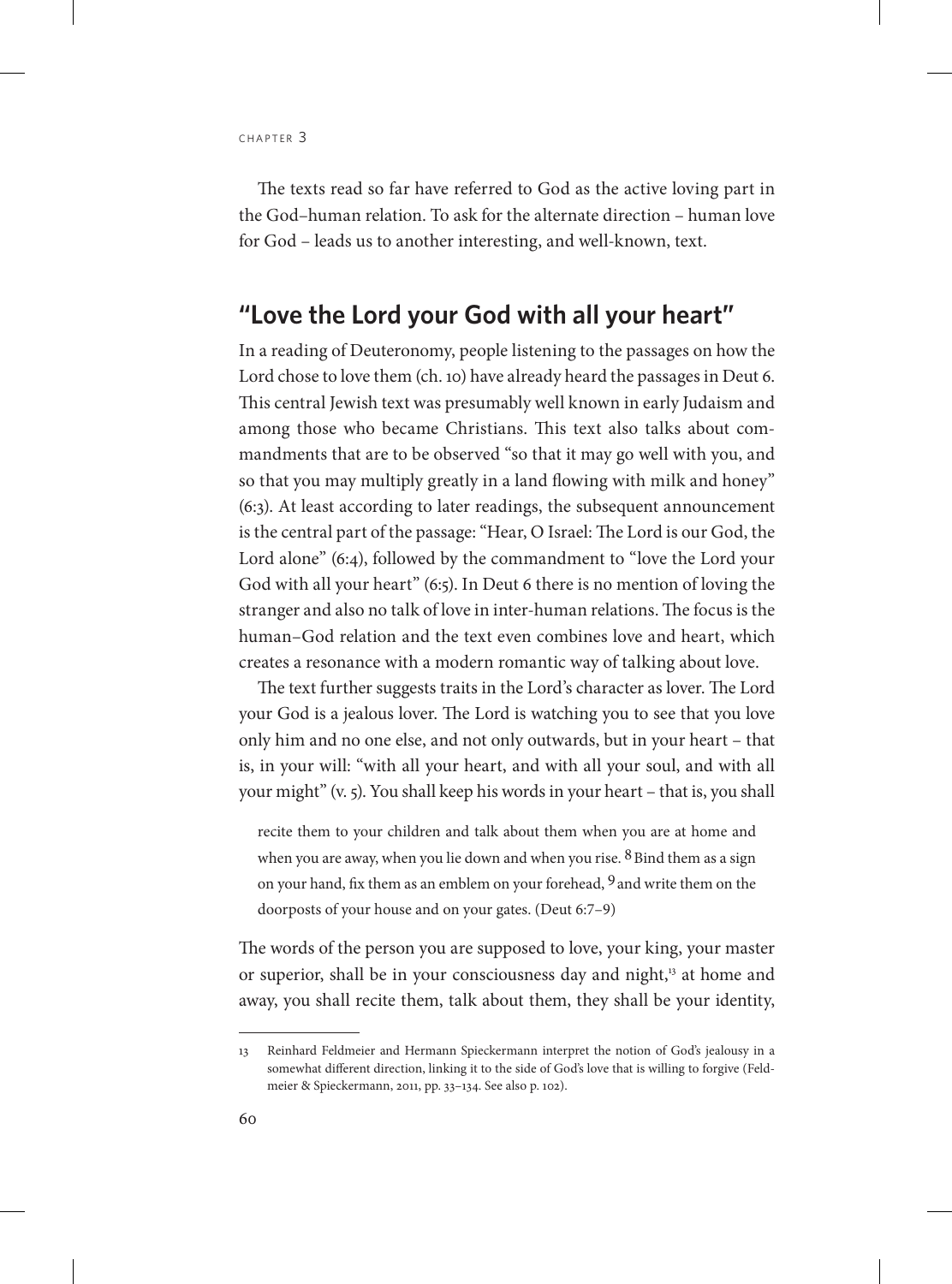who you are ("bind them as a sign on your hand, fix them as an emblem on your forehead"). His words shall be (like) the wedding ring on your finger. There is no place of your own anymore. God is a jealous lover, and his love controls all your thoughts, all your time, all your places. There are no exits, there is no *exodus*, except death. If you break up, if you try to escape, he will hunt you down and "destroy you from the face of the earth" (6:15).

This line of thought may, to our sensibility, refer to violence between previously romantic lovers. In a historical reading these sentences should, however, rather be thought of in political terms: "The jealousy of the biblical god is a political affect, roused by the wrongdoing of a contractual partner rather than the infidelity of a beloved" (Assmann, 2010, p. 38). The notion, then, is more that if you try to run away he will treat you like a deserter. The Exodus myth is explicitly referred to at the end of Deut 6 as the decisive chapter in the relationship between Israel and the Lord God. According to Jan Assmann,<sup>14</sup> within the Jewish and Christian tradition the Exodus myth depicts a transition, where religion

places itself on a strict normative footing (the laws) […]; it gives itself the form of a "covenant" (*b'rît*), modeled on a political alliance, according to which Israel not only agrees to become the people of god, but god likewise vows to become the god of a people. (Assmann, 2010, p. 112)

And these political relations also concern the heart. According to Assmann, this religious form fosters

a higher degree of consciousness because […] the distinction between truth and lies […] cuts through the human heart as well, which for the first time becomes the stage upon which the religious dynamic is played out. It may suffice to recall the Shema prayer, which brings god's oneness into the closest possible connection with the intensity of inner acceptance. (Assmann, 2010, pp. 112–113)

These comments concern our understanding of the nature of God– human relations and point to an essential feature in Jewish, Christian and Muslim faith.

<sup>14</sup> Jan Assmann is Professor of Egyptology at the University of Heidelberg.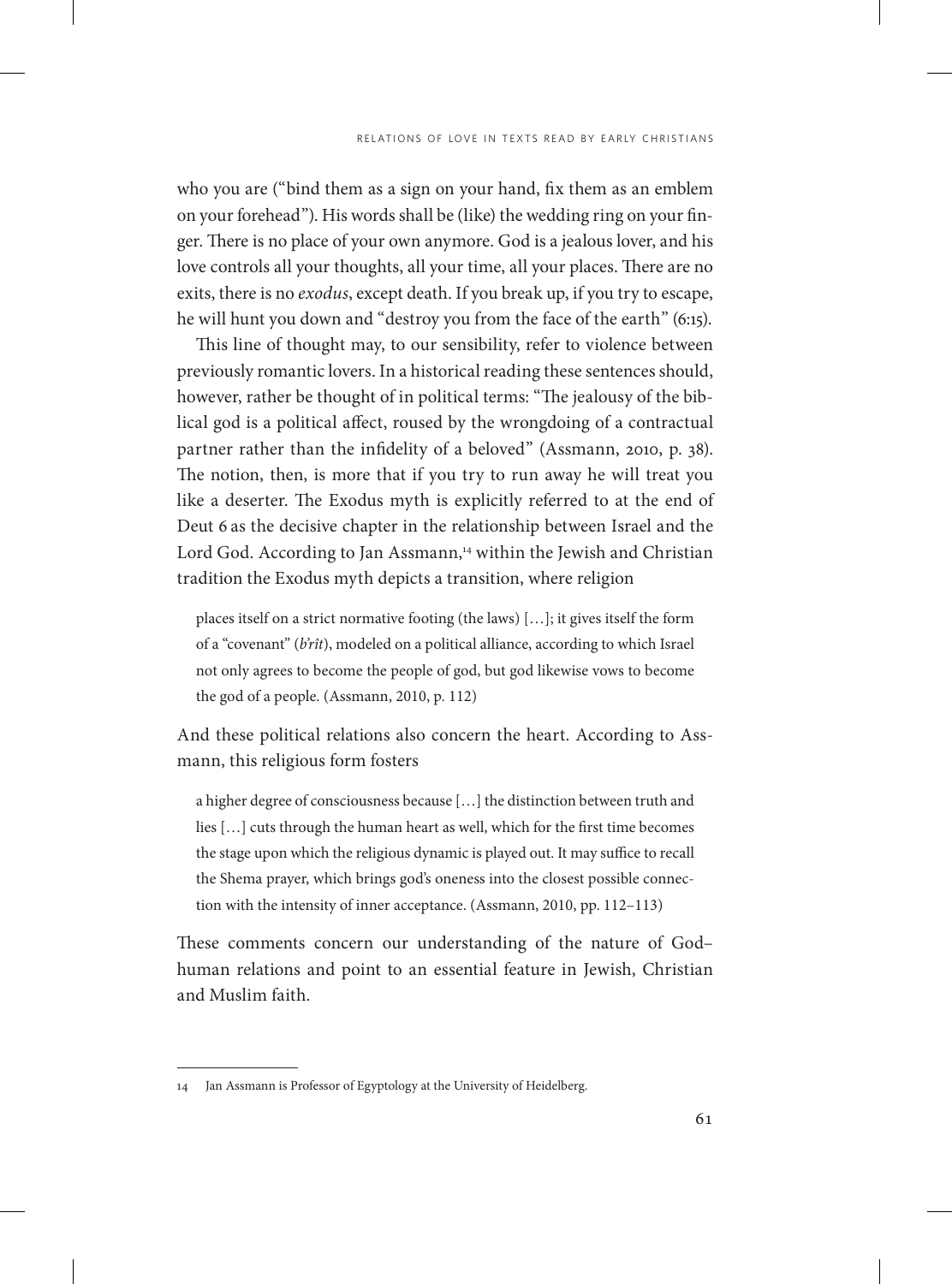# **Reading in Context**

The comments above suggest contexts for notions and emotions possibly activated by text readings. With reference to fields of meaning<sup>15</sup> touched upon above, it seems relevant to refer to Christopher D. Stanley,<sup>16</sup> where he writes about the language of God in prayers in the book of Psalms:

Prayers of this type usually assume that the supernatural realm operates much like the hierarchical societies in which nearly all of the major religions originated. Requests for divine assistance place the worshipper in the physical and emotional posture of a deferential and self-effacing peasant seeking a favor from the local landowner, while expressions of praise and thanksgiving recall the flattery and obeisance that courtiers use when seeking favors from a king.<sup>17</sup>

Christopher Stanley points to huge differences in cultural ideas and value judgments and also writes that the challenge in understanding the texts is "to enter imaginatively into the mind-set of people who viewed the world very differently than most of us do today".<sup>18</sup> We in our late modern western societies are convinced that we will get what we are entitled to from the authorities without having to fall to the ground on our faces before an official, and without having to praise or sing hymns to the municipality. Nonetheless, if we are pious Jews, Christians or Muslims, we use a language in our own hymns and liturgies that originally was at home in a, to us, very foreign context. We sing praises to God, even if we have no idea of the original semantic and experiential context for the metaphorical language of such praises. And when the semantic context is forgotten, what do the words actually mean? This could lead into a broader discussion of

<sup>15</sup> The term "field of meaning" is here not used in a very strict sense. It suggests that certain ways of speaking have an affiliation with certain areas of life. We could talk about fields of experience or even semantic fields, although the latter term suggests more delimited areas of language use.

<sup>16</sup> Christopher D. Stanley is professor of theology at St. Bonaventure University, New York.

<sup>17</sup> Stanley, 2010, p. 394. Stanley writes further: "Both types of prayer presuppose that the supernatural world exercises significant power over human affairs and must be treated with respect if humans are to enjoy happy and successful lives. Both also imply that the inhabitants of the divine realm are not always concerned with or favorably disposed toward humans and must therefore be persuaded, enticed, or cajoled into acting in a way that benefits the worshippers" (p. 394).

<sup>18</sup> Stanley, 2010, p. 133. I assume that the question of meaning and context that I try to discuss here may also be related to, for example, the descriptions by Charles Taylor of changes in culture and society linked to the concept of "social imaginary" (Taylor, 2007, pp. 171–176). See also Repstad, 2012, p. 31.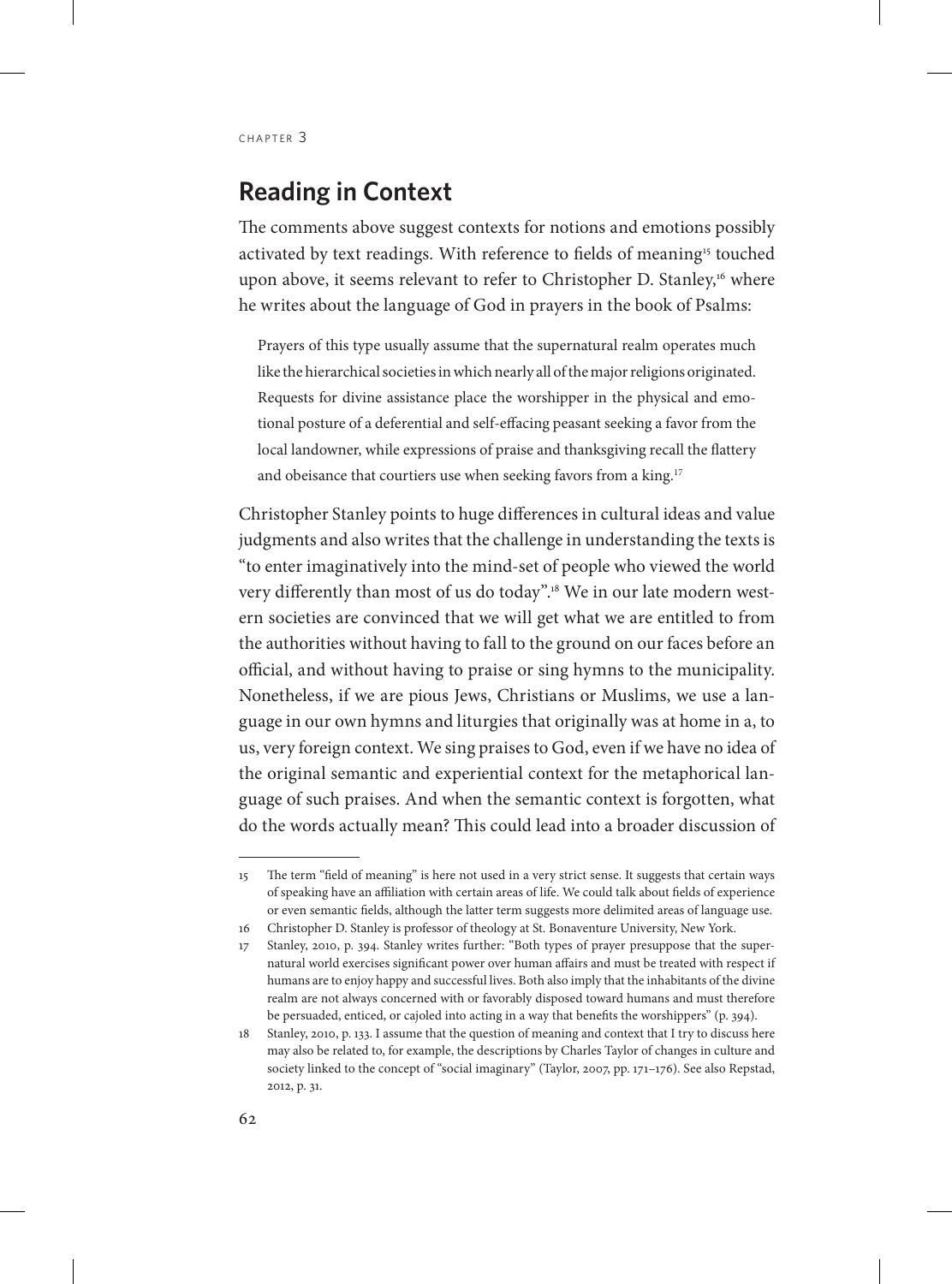religious language, but it also has some relevance for the language of love in the biblical texts.

There seem to be some experiences from modern life that are relevant for understanding these ancient texts about love, but there are also elements in the texts that are foreign to modern notions. I would like to formulate a couple of principles that are important for my discussion of semantics:

- social experiences are preconditions for the semantics in language about relational love. There are no exceptions for the language about the love of God even if you claim God's love to be of another quality. Social experiences are preconditions for the semantics in the language about divine love
- between cultures there are huge differences in social relations, and in the (bodily) experiences learned from social relations.

This goes for the more romantic or emotionally loaded fields of meaning suggested above, and also for other fields of meaning. For the texts we have been reading, it seems relevant also to consider a *political* sphere, and the political includes *morality* and ethics. We can dwell briefly on the experiential dimensions of these two fields of meaning: a field related to our modern and late modern conceptions of romantic love, and a field related to the political sphere.

1) When it comes to emotionally charged fields of meaning, we could ask how relevant our conceptions of romantic love are for understanding the texts in John and in Deuteronomy. Given that they have some relevance, we speak of notions and experiences related to romantic love and to love declarations. To be loved or to hear a declaration of love, you *feel* like the chosen one, you do not just perceive (or hear) it as thought, as concept. You may hear the words directed to you, a voice moves the air, physical waves reach your ear and move your eardrums. Listening is a physical thing. You hear words directed to you, communicating: "you are the chosen one". Those signs – sounds or written characters – if you grasp them, create cognitive images, but your emotions are also, possibly, moved. The declaration of love may create an immediate response in you,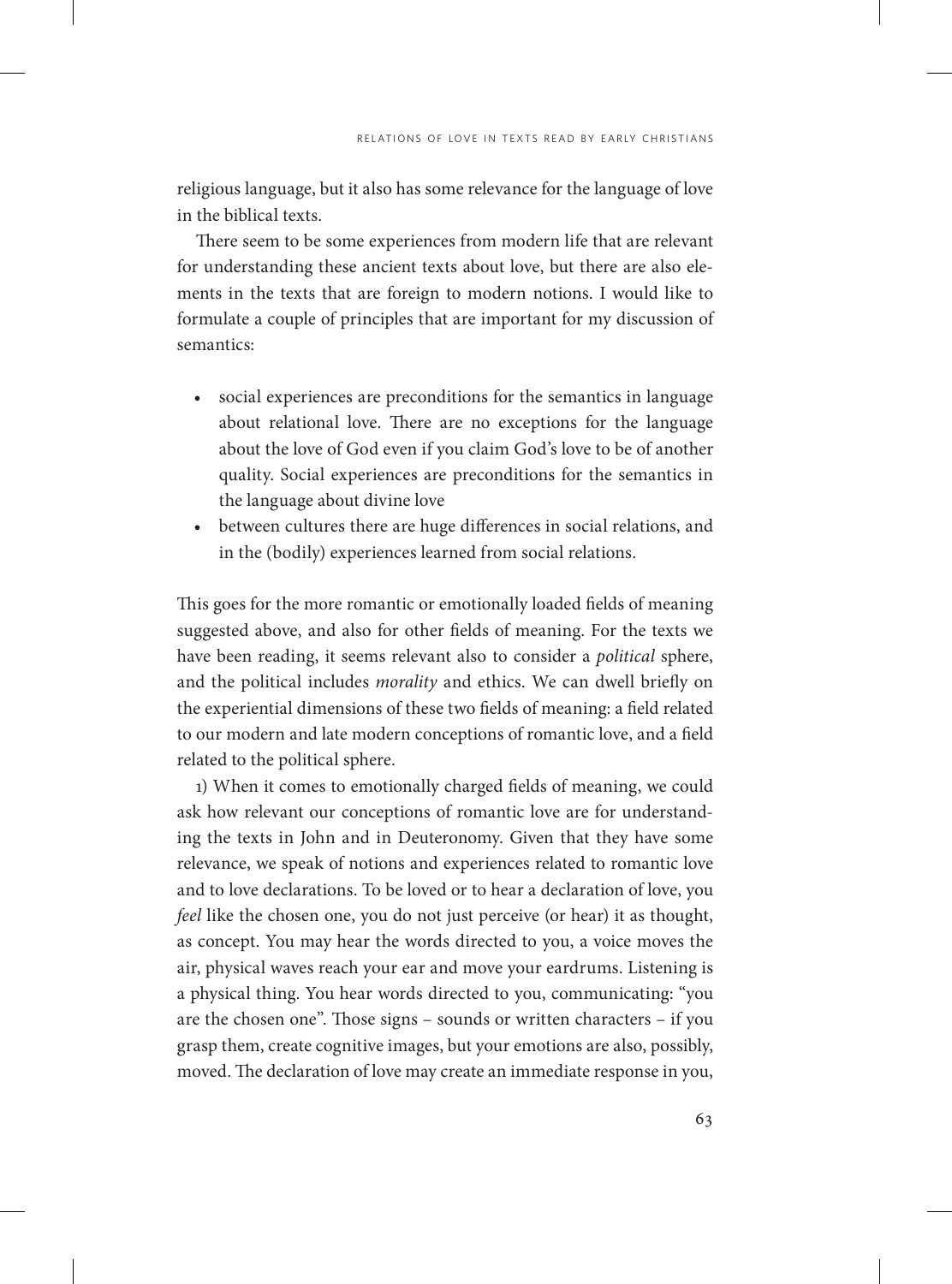in your emotions and in your will – in your *heart* if you like. And your body responds without the signs being processed in your thoughts, without mediation through your rational reflections. For Deuteronomy 10, we could even suggest a ritual setting, where the text is recited, a setting also relevant for late modern uses of the texts. A ritual has the potential to amplify the emotional and experiential impact of the text.

2) Now we turn to the second field of meaning, the political sphere. The God in Deut 10 requires the hearer

- to walk in all his ways, to love him,
- to serve "the Lord your God with all your heart and with all your soul",
- and to keep "the commandments of the Lord your God and his decrees that I am commanding you today, for your own well-being" (Deut 10:12–13).

"Serving", "commandments", "decrees", "your own well-being". This may be read as political language. In that field of meaning God is the Lord, the ruler of the earth and also of the heavens. He is your king, your political ruler. How does this God love you? How does a ruler love his people? And how does a member of the people experience the love of the ruler? It is probably not like falling in love with the charming boy/girl, who then turns out to be a prince/princess, and you live happily ever after. For notions connected with the political field of meanings we could consider the bodily experiences of relating to a superior authority, bodily experiences like the gestures you have to perform in the concrete encounters. We could consider the feelings of fear and but also of hope, *fear* of the power which the authority could exert to harm you, but on the other hand *hope* in the power of that superior – a power that is able to change your situation to the better.

I am talking here about the impact of communicating or perceiving a text, how we, an audience, perceive, and how *concepts* are activated and how *memories* are evoked. Those memories may be of a kind that some like to call bodily memories or bodily experiences.<sup>19</sup> They are immediate,

<sup>19</sup> For an overview of issues related to such "embodied knowledge", see Ulland, 2012, pp. 95–96.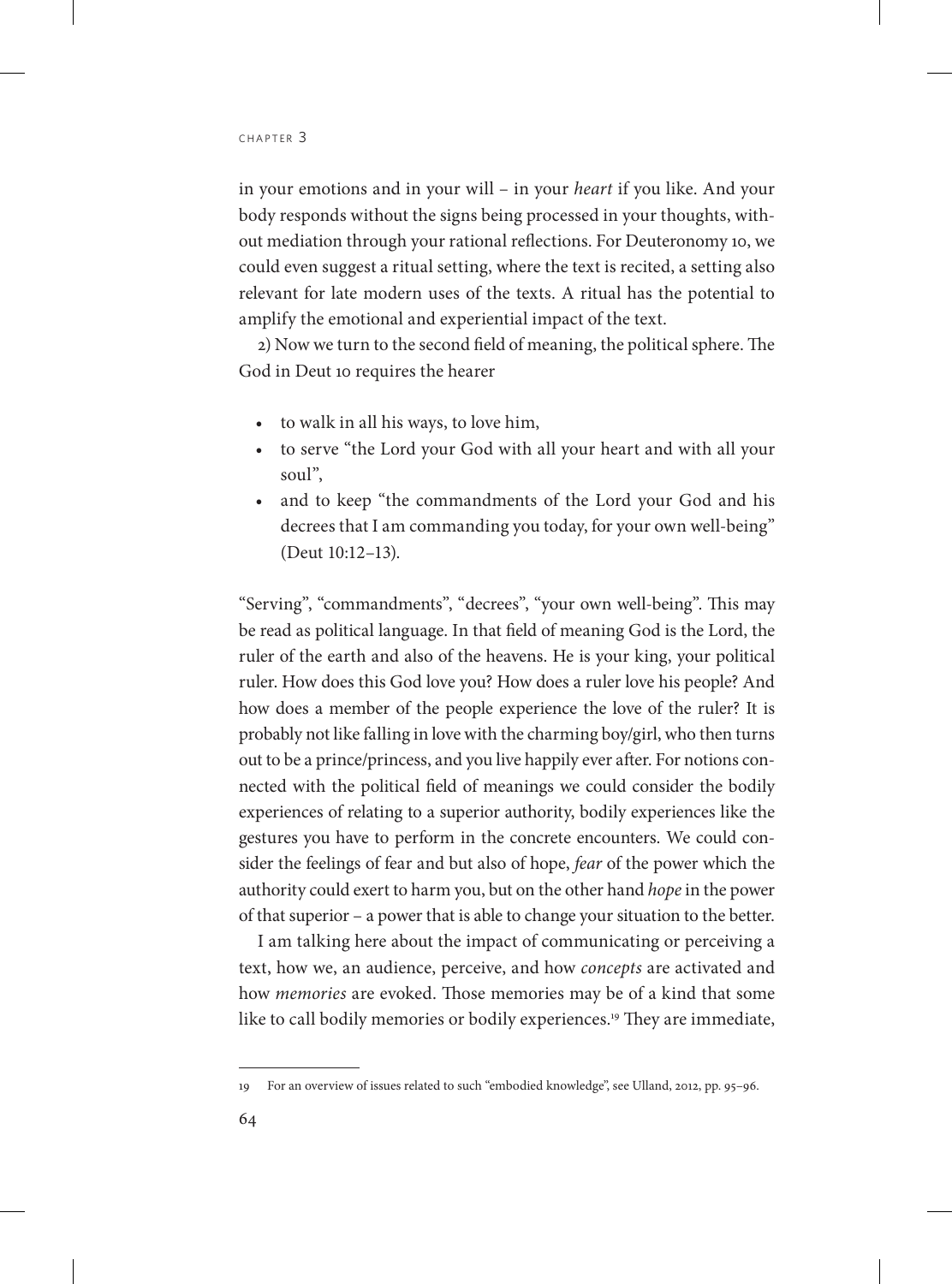sensual reactions, not mediated through reason or thought, but memories from gestures, actions, and emotions in relations. In scholarly discussions about the semantics of texts, we may be more used to considering cognitive domains than these experiential dimensions.

# **Concluding Questions**

One issue emerging from the foregoing discussion is the significance of the relations depicted in Deuteronomy and its relevance for the New Testament language about love in the God–human relationship. If the New Testament language has left the Deuteronomistic context, which context has it moved into? For early Christian readers, it was certainly not swallowed up by notions like a modern romantic concept of love between woman and man, and it had certainly not moved into a democratic mindset, where all parts have equal rights and obligations. It seems to have been modified and interpreted through experiences in new social contexts, in groups sharing an identity as worshippers of Christ. The notion of commandment is still explicitly present. The readers of the gospel of John hear the new commandment as given by the crucified and exalted Lord, which gives the perceptions a new twist. This new element is also applied as an example for relations between believers.

A further issue is what relevance the hierarchical concepts envisaged in these texts have for love in human relations, between the believers, towards the neighbour, and towards the enemy – concepts like human rights, human dignity, equality. Are these qualities, highly esteemed in our times, relevant for a historical understanding of early Christian texts about love? My suggestion is that they are indispensable, but subconscious, presuppositions for our readings. They are essential to late modern discourses about the conditions of human relations.

A straightforward late modern reading of texts in Deuteronomy and John may find edifying notions of God's love (*agapē*) as a love that can find a reflection in inter-human relations, but it also leaves several elements unintelligible to, or not tolerable for, our sensibilities or our sense of virtue. I assume that some of these unintelligible elements belong to the experiential dimension commented on above. The original characteristics